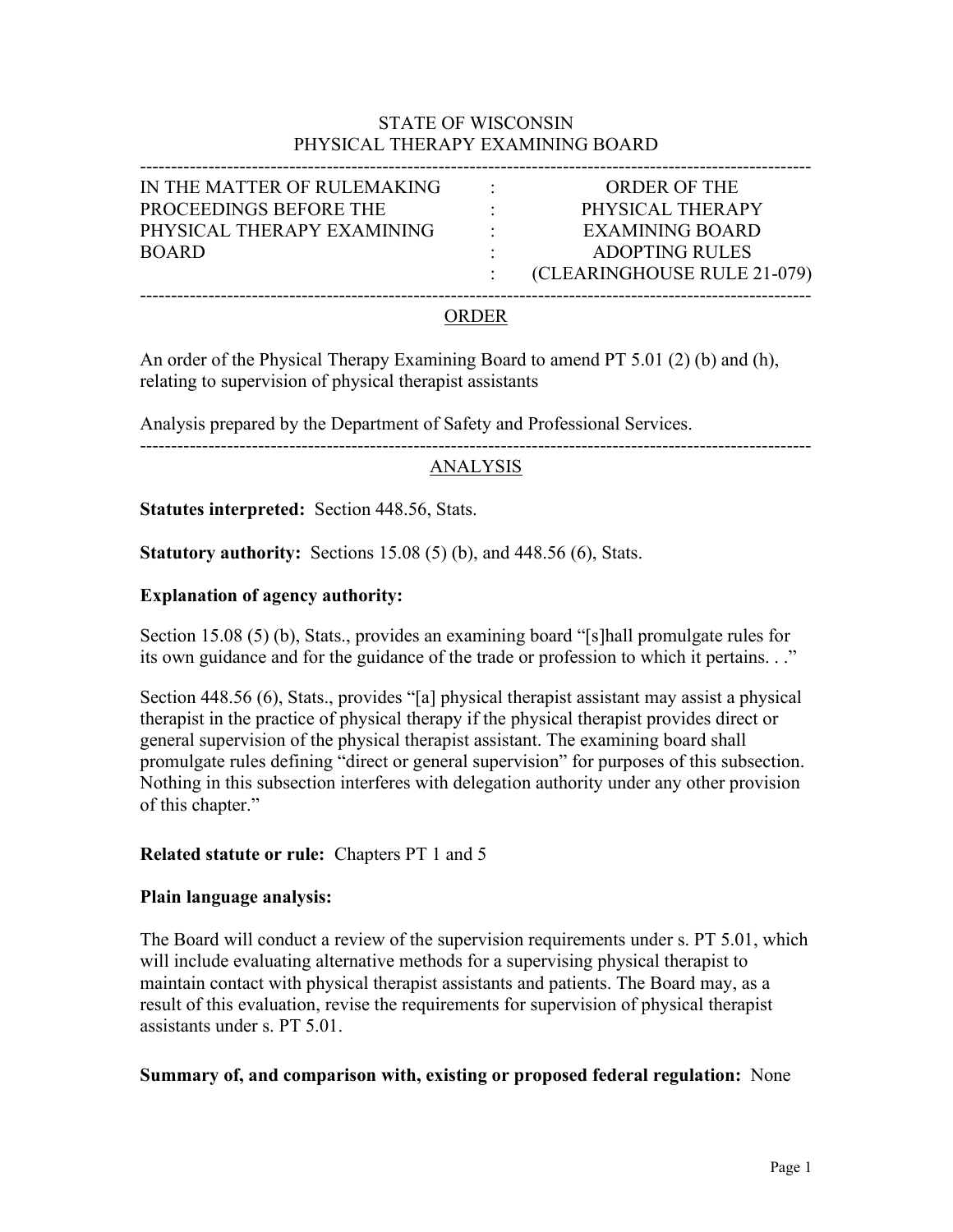**Summary of public comments received on statement of scope and a description of how and to what extent those comments and feedback were taken into account in drafting the proposed rule:** N/A

## **Comparison with rules in adjacent states:**

### **Illinois:**

The Illinois Statutes require physical therapist assistants to perform patient care activities under the general supervision of a licensed physical therapist. The physical therapist must maintain continual contact with the physical therapist assistant including periodic personal supervision and instruction to ensure the safety and welfare of the patient [225 ILCS 90/2].

### **Iowa**:

The Iowa Administrative Code provides that a supervising physical therapist who delegates the performance of physical therapy services to a physical therapist assistant must provide supervision to the physical therapist assistant at all times when the physical therapist assistant is providing delegated physical therapy services. Supervision means that the physical therapist must be readily available on site or telephonically anytime the physical therapist assistant is providing physical therapy services so that the physical therapist assistant may contact the physical therapist for advice, assistance, or instruction [645 IAC 200.6(1)].

# **Michigan**:

Rules of the Michigan Board of Physical Therapy provide for delegation of acts, tasks, or functions to and supervision of unlicensed persons, including students enrolled in accredited physical therapist or physical therapist assistant educational programs approved by the board. A physical therapist is required to provide "direct supervision" of students, which means the physical therapist is physically present and immediately available for direction and supervision when patients or clients are present at the time the act, task, or function is performed, and the physical therapist has direct contact with the patient or client during each visit [Mich Admin Code, R 338.7139].

### **Minnesota:**

The Minnesota Statutes require a physical therapist must provide on-site observation of treatment and documentation of a patient delegated to a physical therapist assistant, at least every six treatment sessions. The physical therapist does not have to be on-site, but must be easily accessible via telecommunications [Minnesota Statutes, section 148.706].

### **Summary of factual data and analytical methodologies:**

The Board reviewed chs. PT 1 and 5 to clarify the requirements for supervision of physical therapist assistants. The Board also referenced Wisconsin Administrative Code s. Med 24.02 when creating determining appropriate methods of telecommunication and electronic communication when providing such supervision.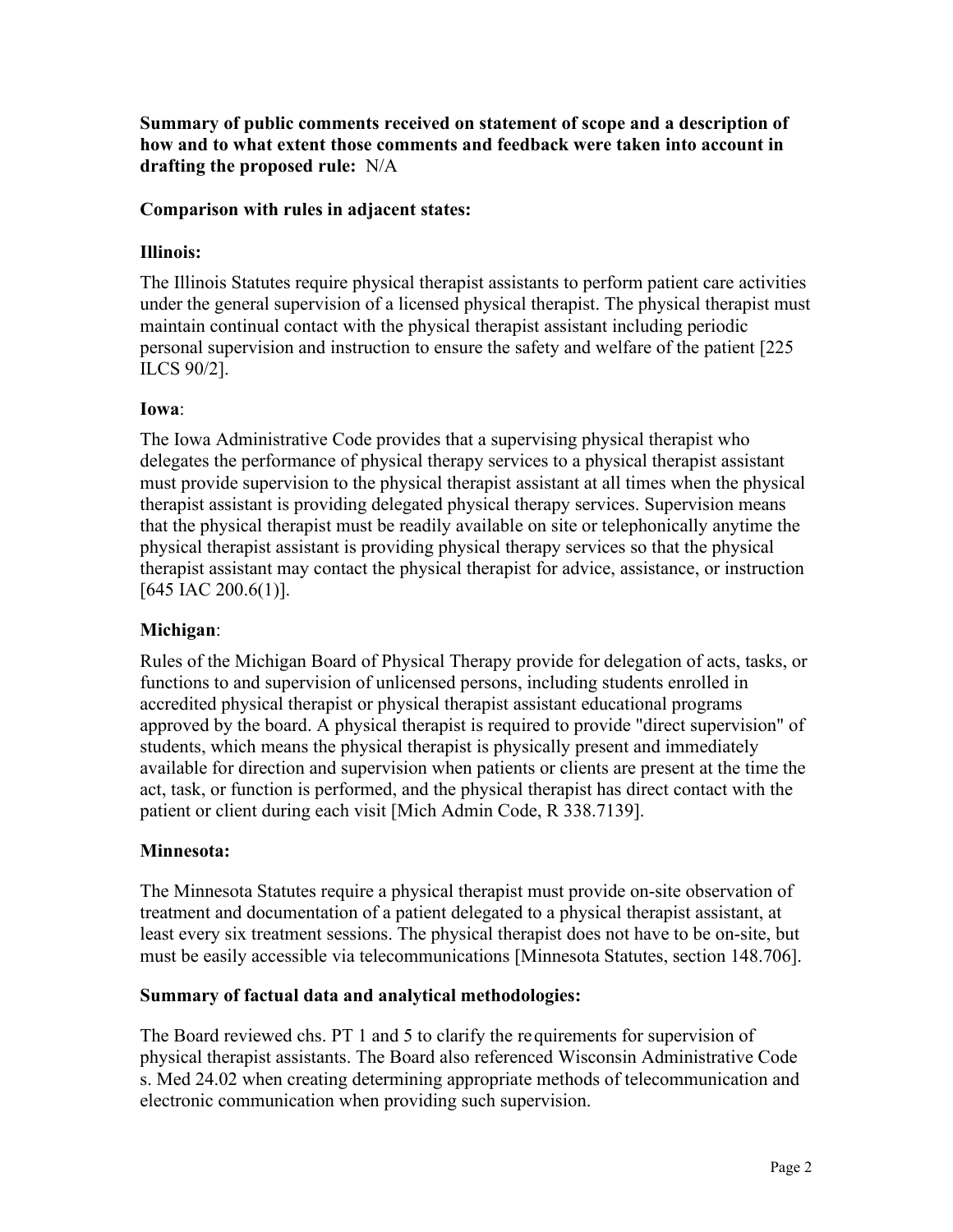# **Analysis and supporting documents used to determine effect on small business or in preparation of economic impact analysis:**

The proposed rules were posted for a period of 14 days to solicit public comment on economic impact, including how the proposed rules may affect businesses, local government units, and individuals. No comments were received.

### **Fiscal Estimate and Economic Impact Analysis:**

The Fiscal Estimate and Economic Impact Analysis is attached.

### **Effect on small business**:

These proposed rules do not have an economic impact on small businesses, as defined in s. 227.114 (1), Stats. The Department's Regulatory Review Coordinator may be contacted by email at Daniel. Hereth  $@w$  is consin.gov, or by calling (608) 267-2435.

#### **Agency contact person**:

Sofia Anderson, Administrative Rules Coordinator, Department of Safety and Professional Services, Division of Policy Development, P.O. Box 8366, Madison, Wisconsin 53708-8306; email at DSPSAdminRules@wisconsin.gov. ------------------------------------------------------------------------------------------------------------

# TEXT OF RULE

SECTION 1. PT 5.01 (2) (b) and (h) are amended to read:

**PT 5.01 (2) (b)** Have direct face−to−face contact with the physical therapist assistant at least every 14 calendar days unless the board approves another type of contact. Electronic face-to-face communications may be used to fulfill this requirement. Audio-only telephone, email messages, text messages, facsimile transmission, mail or parcel service are not considered acceptable electronic communications.

**PT 5.01 (2) (h)** Provide on−site assessment and reevaluation of each <del>patient's treatment</del> patient at a minimum of one time per calendar month or every tenth treatment day, whichever is sooner, and adjust the treatment plan as appropriate.

SECTION 2. EFFECTIVE DATE. The rules adopted in this order shall take effect on the first day of the month following publication in the Wisconsin Administrative Register, pursuant to s.  $227.22$  (2) (intro.), Stats.

# (END OF TEXT OF RULE) ------------------------------------------------------------------------------------------------------------

------------------------------------------------------------------------------------------------------------